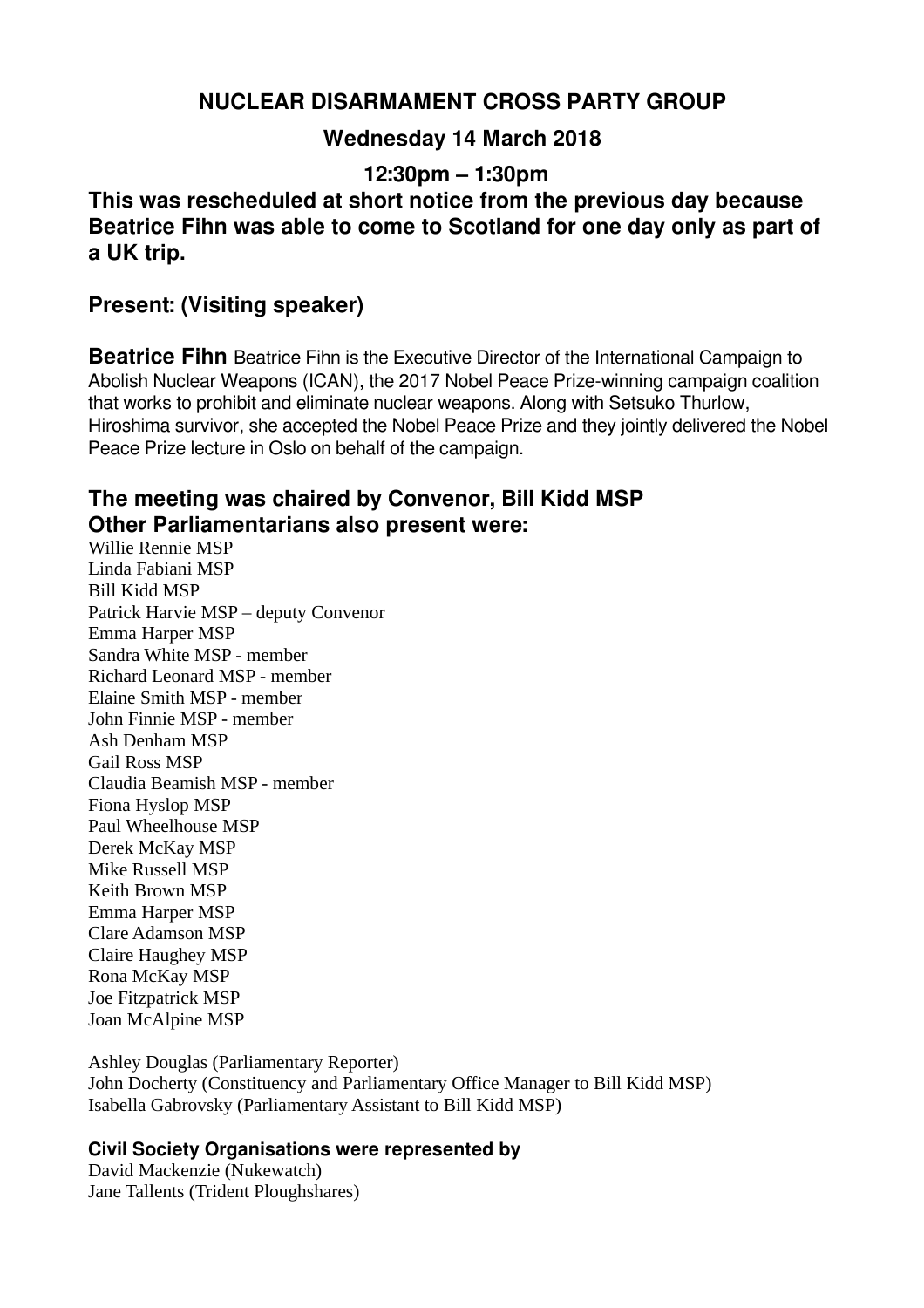Steve Davies (SNP/CND) Dagmar Mederiois (WILPF) Flavia Tudoreanu (SCND Dr Michael Orgel (MEDACT) Lesley Orr (Iona Community) Jean Gilour Anderson (SCND) Clare Conboy (Acronym) Samantha Ku (University of California student in Nuclear Non Proiliferation) Dani O Kane (ICAN intern) Carol Acutt (Soko Gakaii International) Brian Larkin (Edinburgh Peace and Justice Centre) Ivon Bartholomew (Photographer)

Janet Fenton (ICAN/SCND) as secretary of the CPG.

### **1. IMINUTES, MATTERS ARISING**

### **The minute of the previous meeting was accepted.**

#### **INTRODUCTIONS**

Civil society organisations were invited to say a little about their main activities and relation with the CPG in the form of a go-round.

Brian Larkin (Edinburgh Peace & Justice Centre spoke about the centre's history of upholding the CPG and building good links to MSPs in this way. He described the Centre's 140,000 Oregami Cranes Project which aims to raise awareness of the terrible loss of life and ongoing suffering resulting from the atomic bomb dropped on Hiroshima. He presented a paper crane to each of the Government Ministers present and to Beatrice.

Carol Acutt offered a presentation of her recent trip to Hiroshima which she will share with a future CPG.

Michael Orgel spoke about the contribution that MEDACT and others working together on ICAN's Don't Bank on The Bomb have made towards a new report to be compiled for use in divestment campaigning in Scotland, and we heard from David Mackenzie and Jane Tallents about their hopes for a response from the Scottish Government to their Unready Scotland report, which highlights an opportunity for the Scottish Government to seek action on the lack of preparedness by first responders to any accident involving the convoys that travel through Scotland transporting nuclear warheads.

Scottish CND participants highlighted the Nae Nukes Anywhere events scheduled for September which aim to bring international campaigners to stand beside us at the nuclear base that the UK Government forces upon Scotland against the expressed will of its parliament and government.

Lesley Orr spoke of the Iona community's commitment to nuclear disarmament as a global necessity, and was warmly welcomed as this is the first time that the Iona Community has been represented at the CPG.

### 2. INTERNATIONAL ACTIVITY